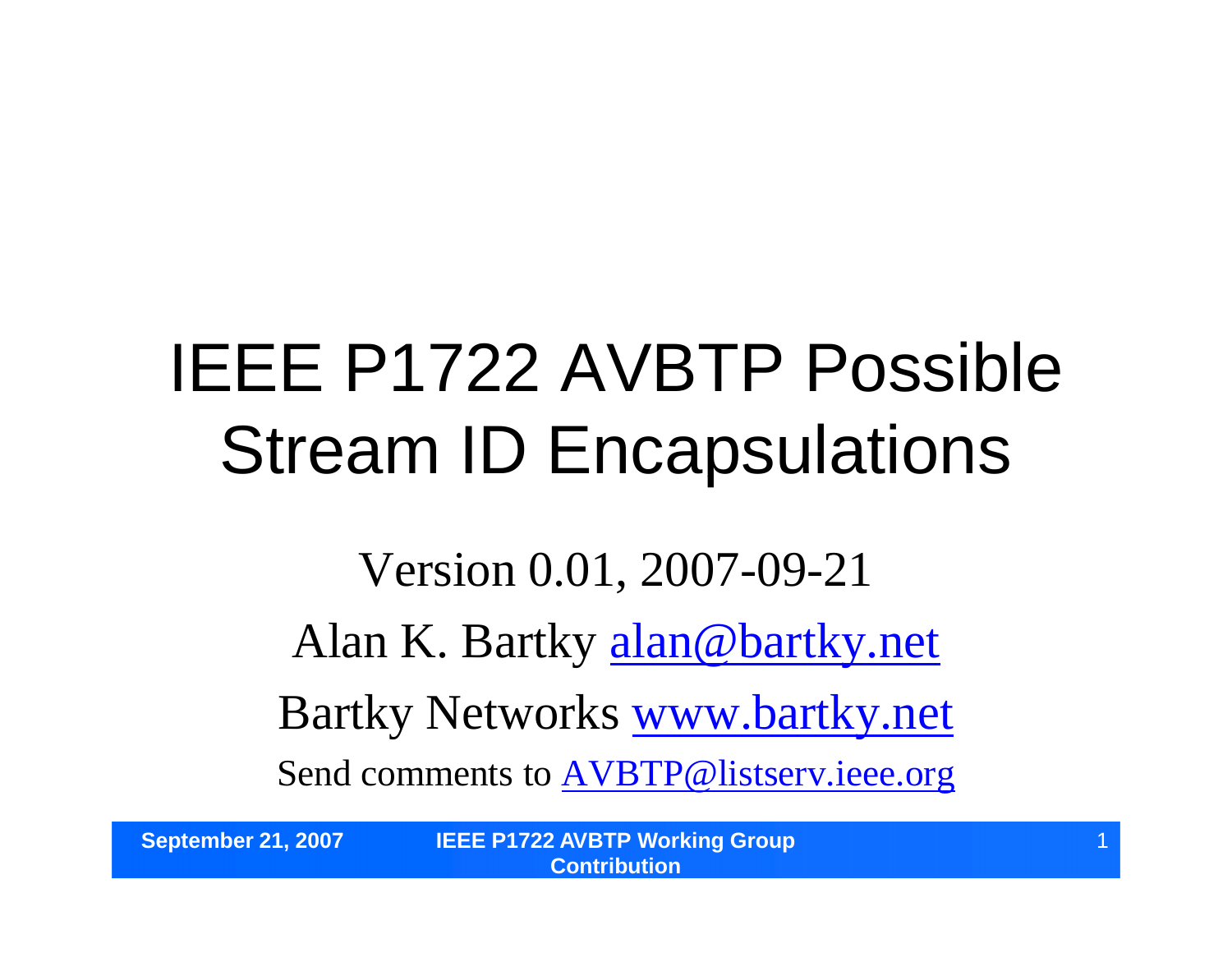# Notice of copyright release

#### • **Notice:**

– This document has been prepared to assist the work of the IEEE P1722 and IEEE 802 Working Groups. It is offered as a basis for discussion and is not binding on the contributing individual(s) or organization(s). The material in this document is subject to change in form and content after further study. The contributor(s) reserve(s) the right to add, amend or withdraw material contained herein.

#### • **Copyright Release to IEEE:**

– The contributor grants a free, irrevocable license to the IEEE to incorporate material contained in this contribution, and any modifications thereof, in the creation of an IEEE Standards publication; to copyright in the IEEE's name any IEEE Standards publication even though it may include portions of this contribution; and at the IEEE's sole discretion to permit others to reproduce in whole or in part the resulting IEEE Standards publication. The contributor also acknowledges and accepts that this contribution may be made public by the IEEE P1722 Working Group or the IEEE 802 Working Group.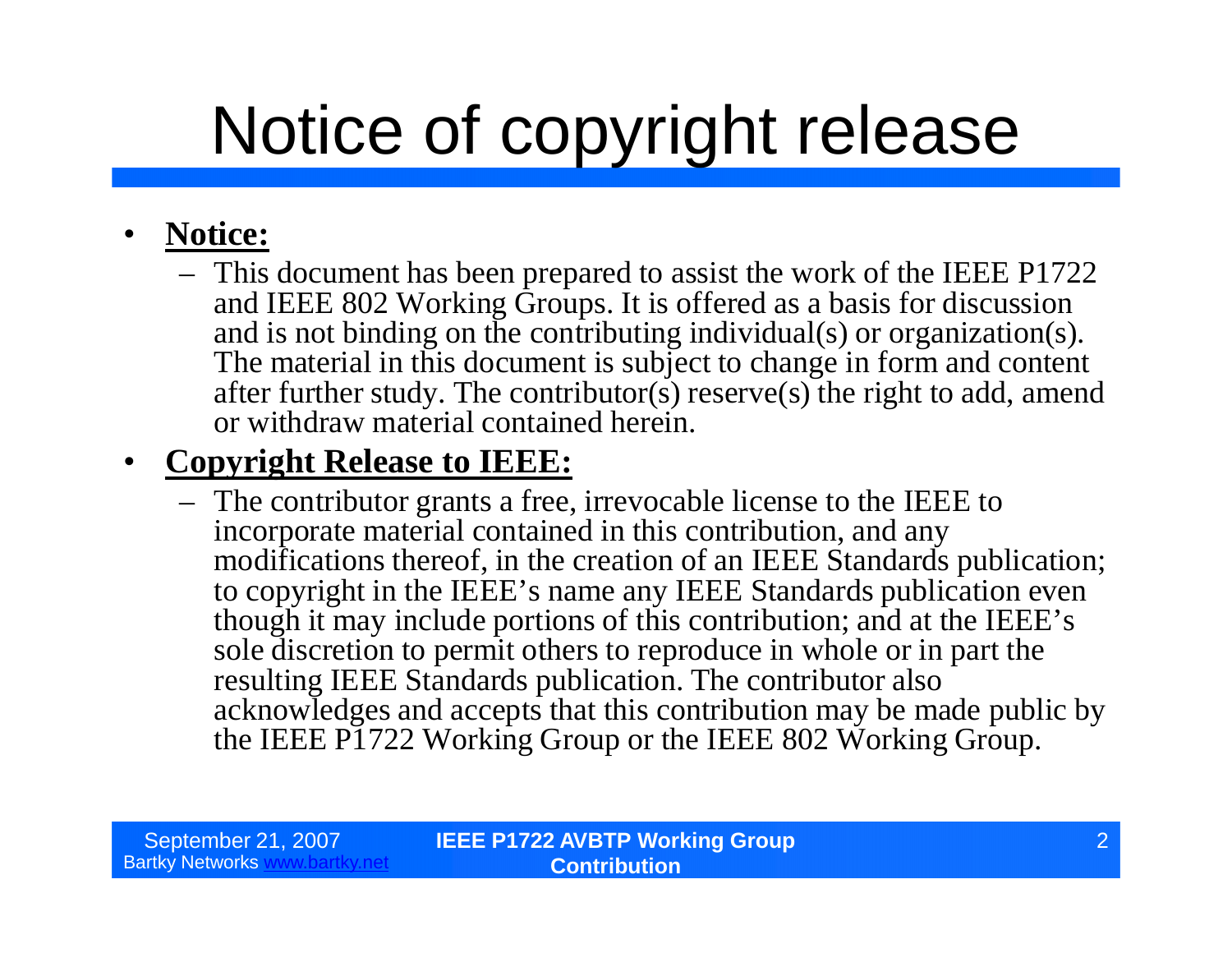## Revision History

| <b>Rev</b> | <b>Date</b> | Comments                               |
|------------|-------------|----------------------------------------|
| 0.01       | 2007-09-21  | First version for discussion/comments. |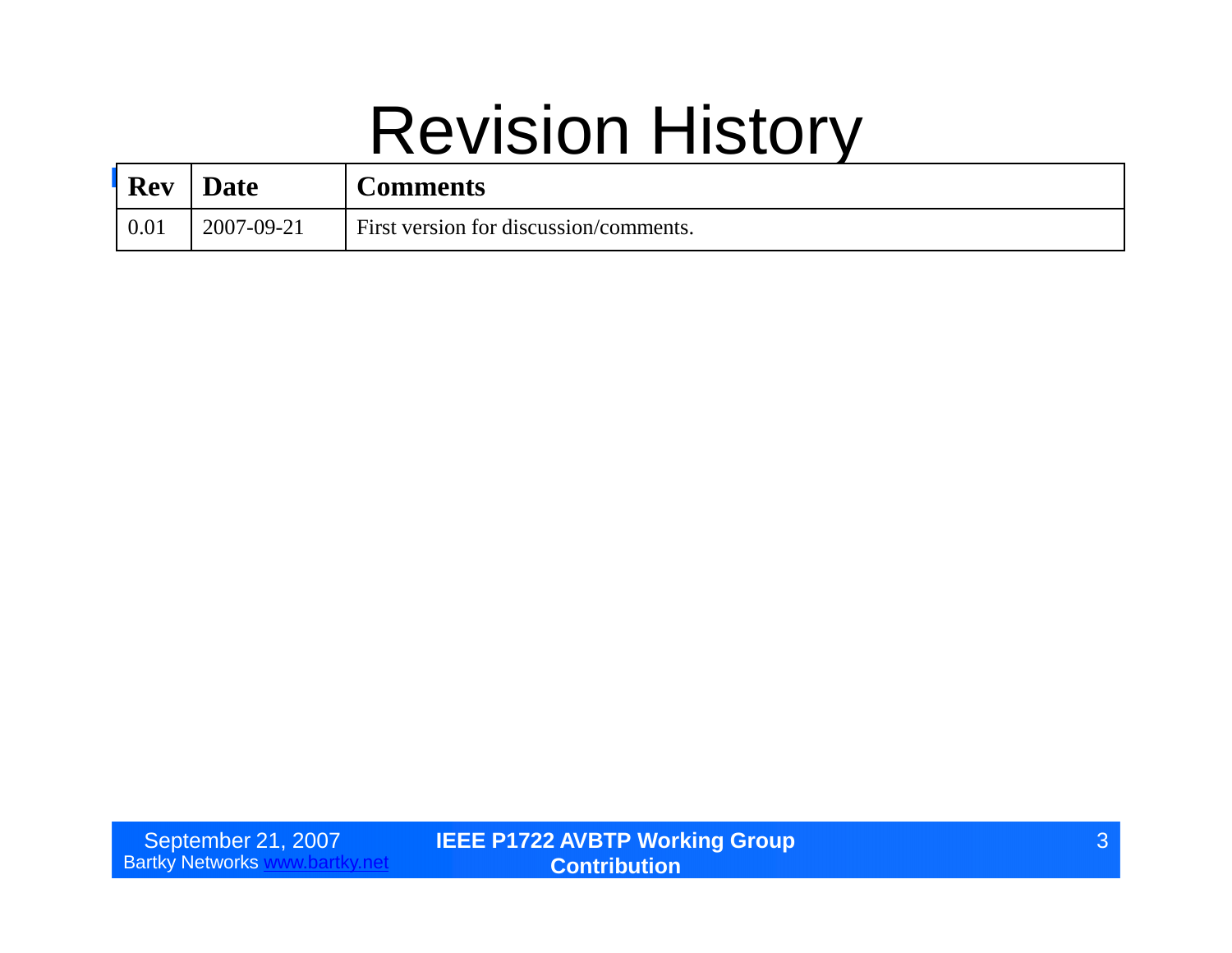## Options summary

- Stream ID discussions in AVB meetings focusing on combination of:
	- –64 bit total length stream ID with
		- Upper 48 bits based on talker's MAC Address
			- Note per Norm Finn, this has been mentioned as a MAC address from the source, not necessarily the actual one used in the frame
			- Discussion point:
				- » Perhaps for AVBTP, we should consider not supporting this option and mandate source MAC address be the stream ID generated by talkers
		- •Lower 16 bits used to identify multiple streams from the same MAC address.
			- Set as unique numbers by talker.
			- Similar in concept to MAC address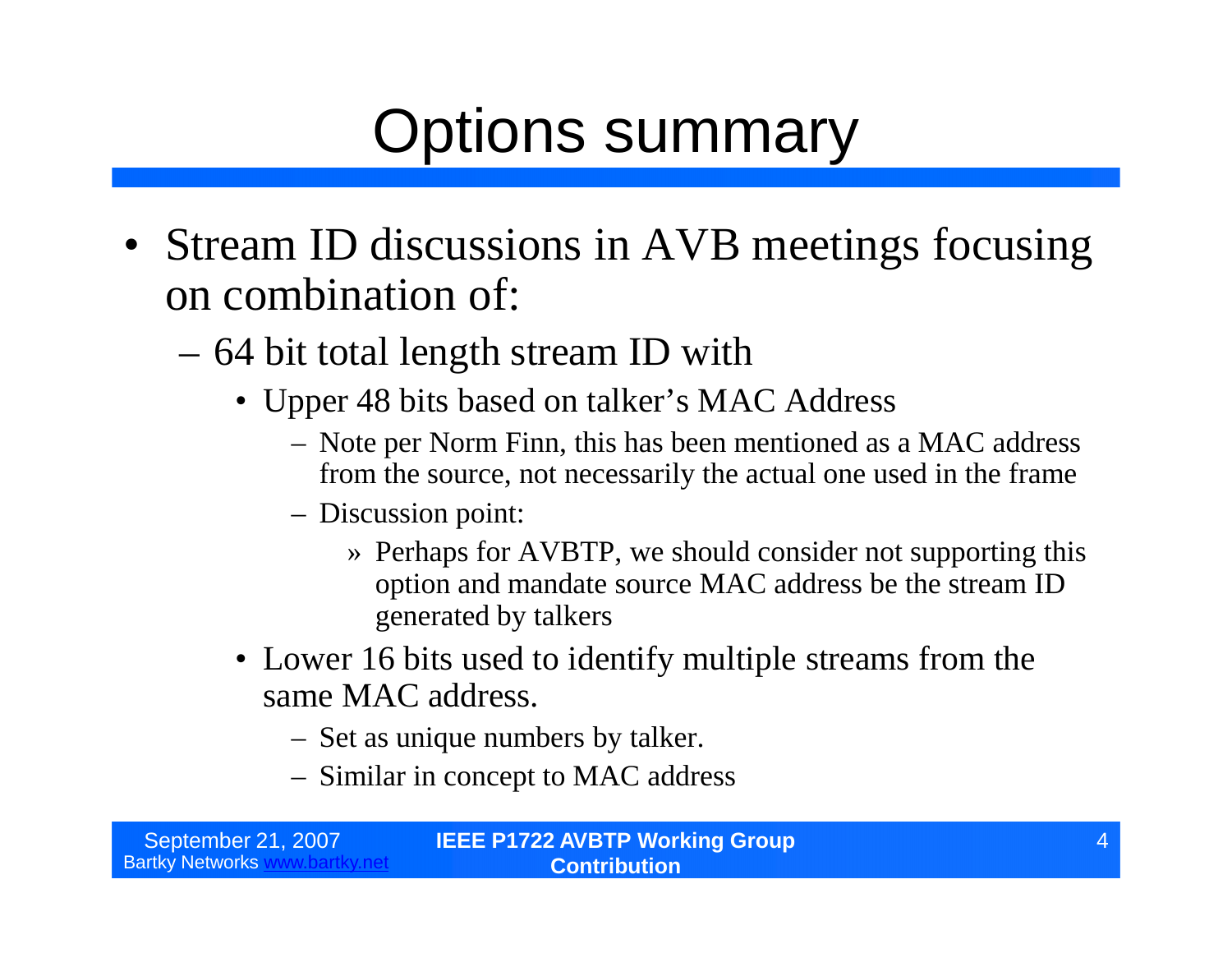# AVBTP Stream ID options

- Ground rules:
	- If we are to add anything to encapsulation, we will always keep all data field quadlet aligned.
	- In adding stream ID, it will have to be added to all AVBTP frames, both data and control.
- Two main options for adding to the AVBTP header:
	- Add two quadlets and use it to encapsulate the entire 64 bit Stream ID.
	- Add one quadlet and use it to encapsulate the lower 16 bits of Stream ID
		- For the remaining 16 bits:
			- Reserve them for future use.
			- Or, allow the talker to use it as an additional 16 bit "Source ID"
				- » Similar to function of IP of Source Port and Destination Port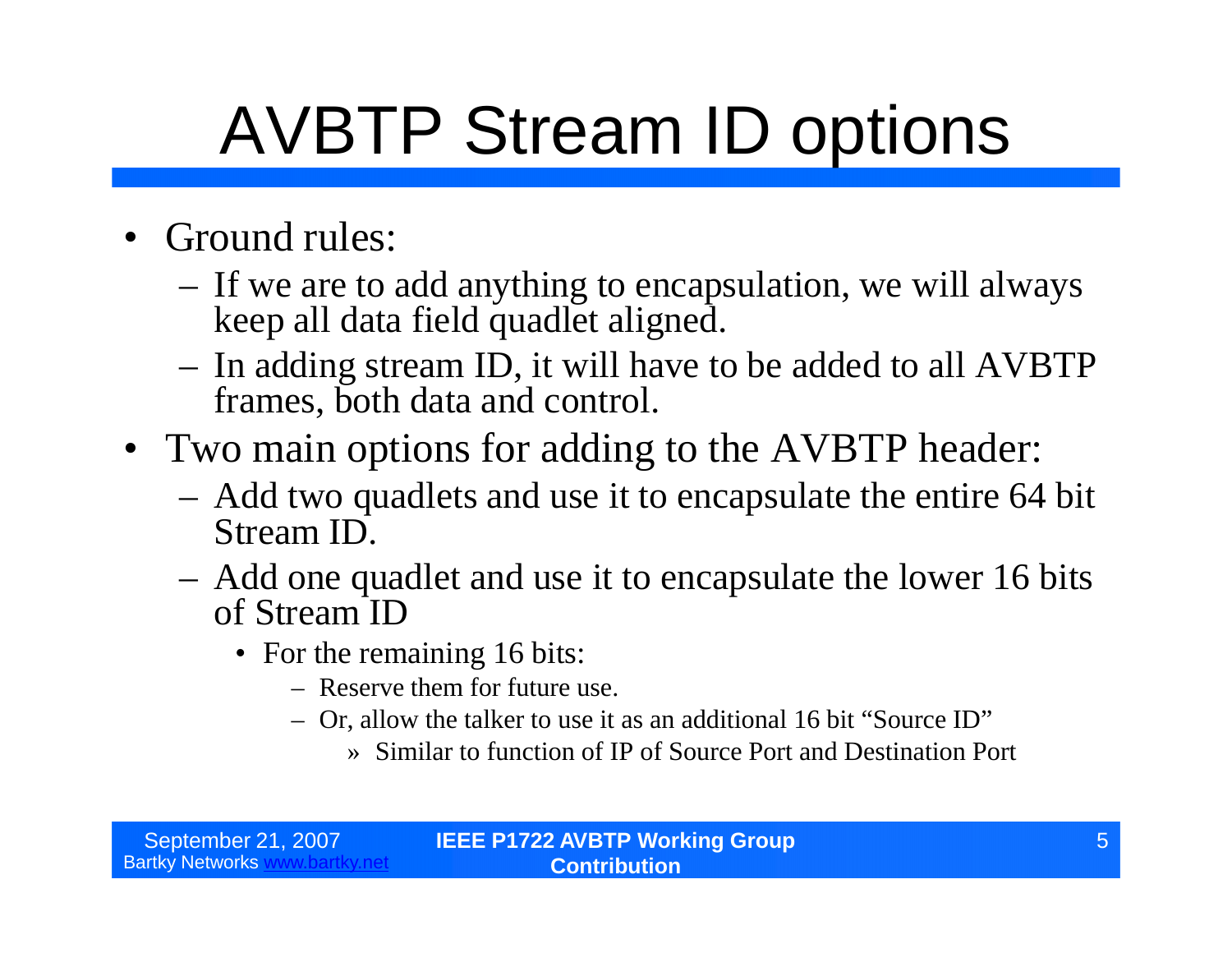### Stream ID encapsulation option 1